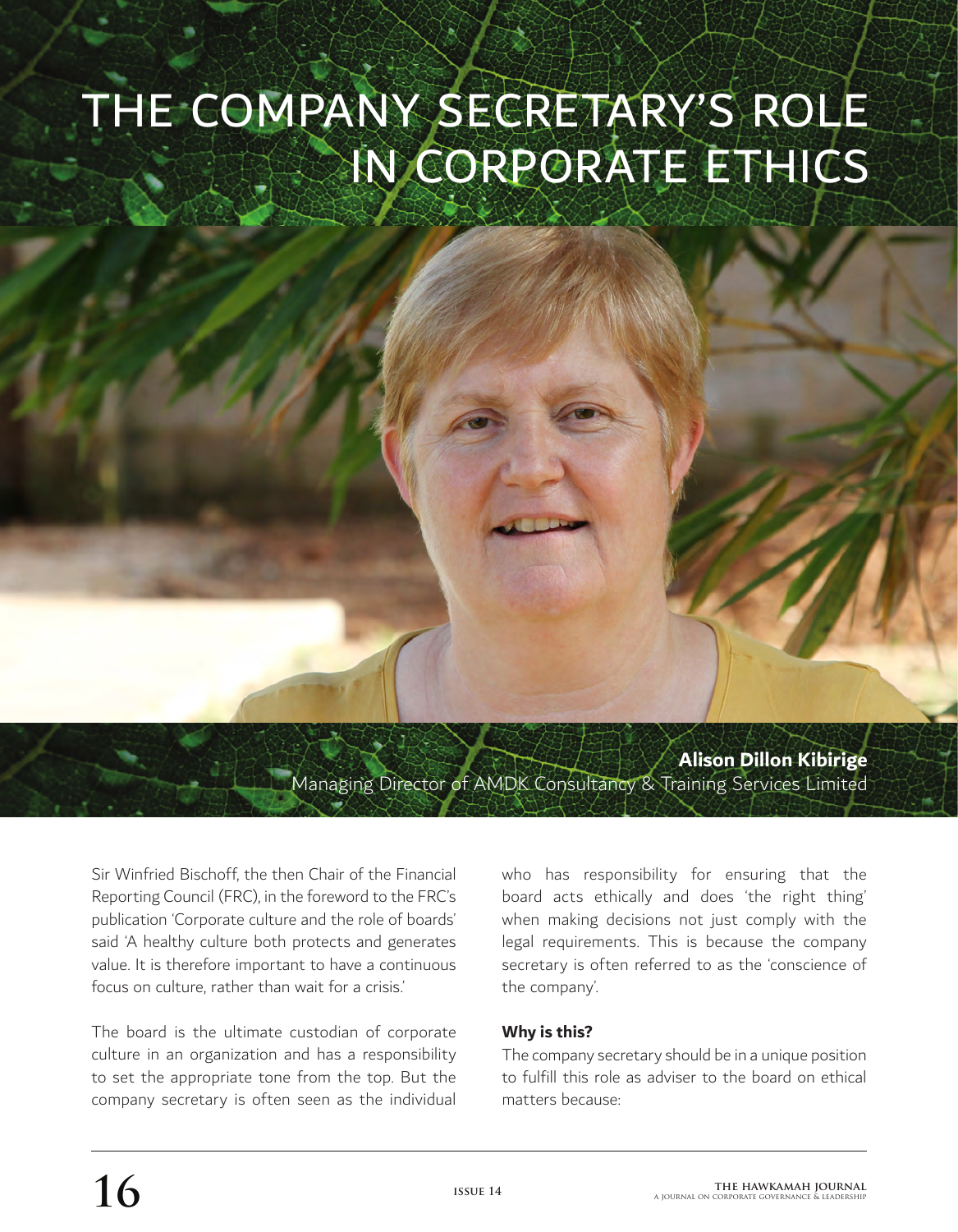- The company secretary should be a trusted and impartial advisor to the Chair and the board as a whole.
- As the organization's governance professional, the company secretary should have both the technical and emotional intelligence skills and experience to influence the activities of the board.
- The company secretary as the primary point of contact for the board members and the conduit for information flowing between management and the board, should be aware of the issues that the board, its members and management are struggling with.
- The company secretary should also have information about all areas of the organization through their access to the papers and presentations submitted to the board and board committee. This should make them ideally placed to align the interests of the different parties around the board table and facilitate a dialogue through the provision of the appropriate information to the board.
- Through access to all parts of the organization, the company secretary should have knowledge about the ethical culture of the organization.
- The company secretary should be expected to speak out against bad governance and unethical practices, and remind the board and management of the appropriate course of conduct and principles of good governance that they should apply to protect the reputation of the organization and ensure that

the company is sustainable in the long-term.

• The company secretary should be aware of the views of shareholders and other stakeholders relevant to the organizations operations, as part of their role should be engaging with shareholders and other key stakeholders, listening to their opinions and views, and enlightening the board and management to their legitimate concerns and interests.

### **Setting ethical values**

To enable the company secretary to carry out their role as the 'conscience of the company', the board has to set standards of ethical behavior that it expects the board members and all the organization's employees to follow. This entails creating ethical principles and values for the organization. The company secretary is often asked by the board to work with management to develop these ethical principles and values.

## **Ethical principles are statements that:**

- Provide guidance and direction for behavior
- Relate to issues such as fairness, equity and justice
- Are universal
- Set boundaries that should be respected

## **Ethical values:**

- Shape the context in which ethical principles are implemented
- Guide choices made by the board, management and other employees



## **Figure 1: Creating ethical culture**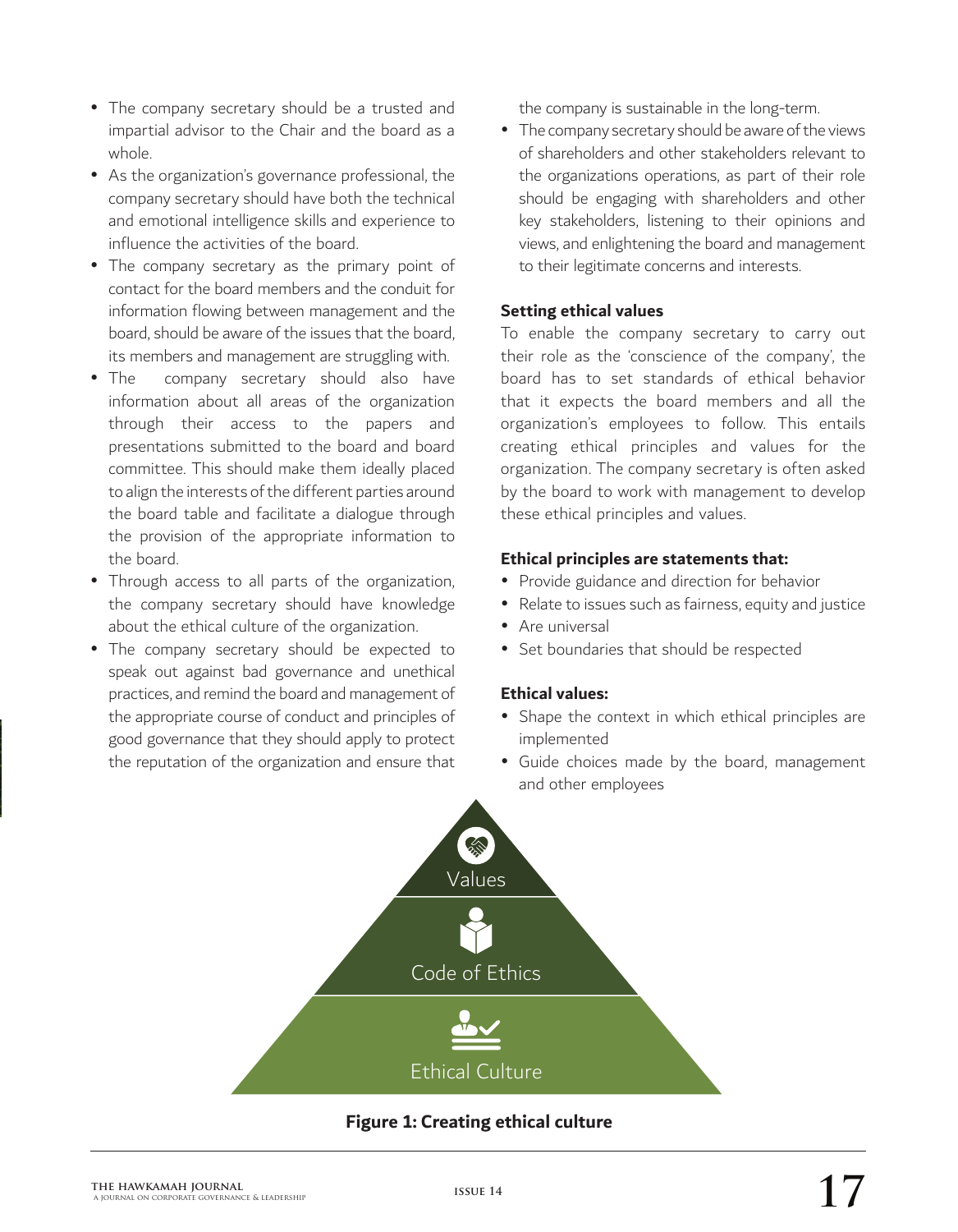- Frame norms of behavior within the organization applied to daily decisions
- Are incorporated into the organizational culture

The company secretary would usually advise the board and senior management to select ethical values for the company that are appropriate to that company not just pick them from the internet. Employees should be asked for their opinions, and the values and standards of behavior should be developed including their input.

Be careful when choosing "integrity" as a value, which many companies do. In itself, integrity does not have a meaning; it needs to be combined with other values. It is an assurance that the values will be lived up to, as integrity means we will do what we say we will do. When choosing integrity as a value, many associate their own values with it and so assume that it means being honest, truthful, and so on. In reality people who are dishonest can be so with integrity if they make it clear it is their intention to be so.

When the values are disseminated to employees, the company secretary should ensure that the reason why the value is so important for the company is also communicated. This will help employees identify with the importance of living up to the value.

## **Developing a code of ethics.**

Once an organization has created its ethical principles and values it needs to explain to board members and employees how they should be applied within the organization. This is usually done through the code

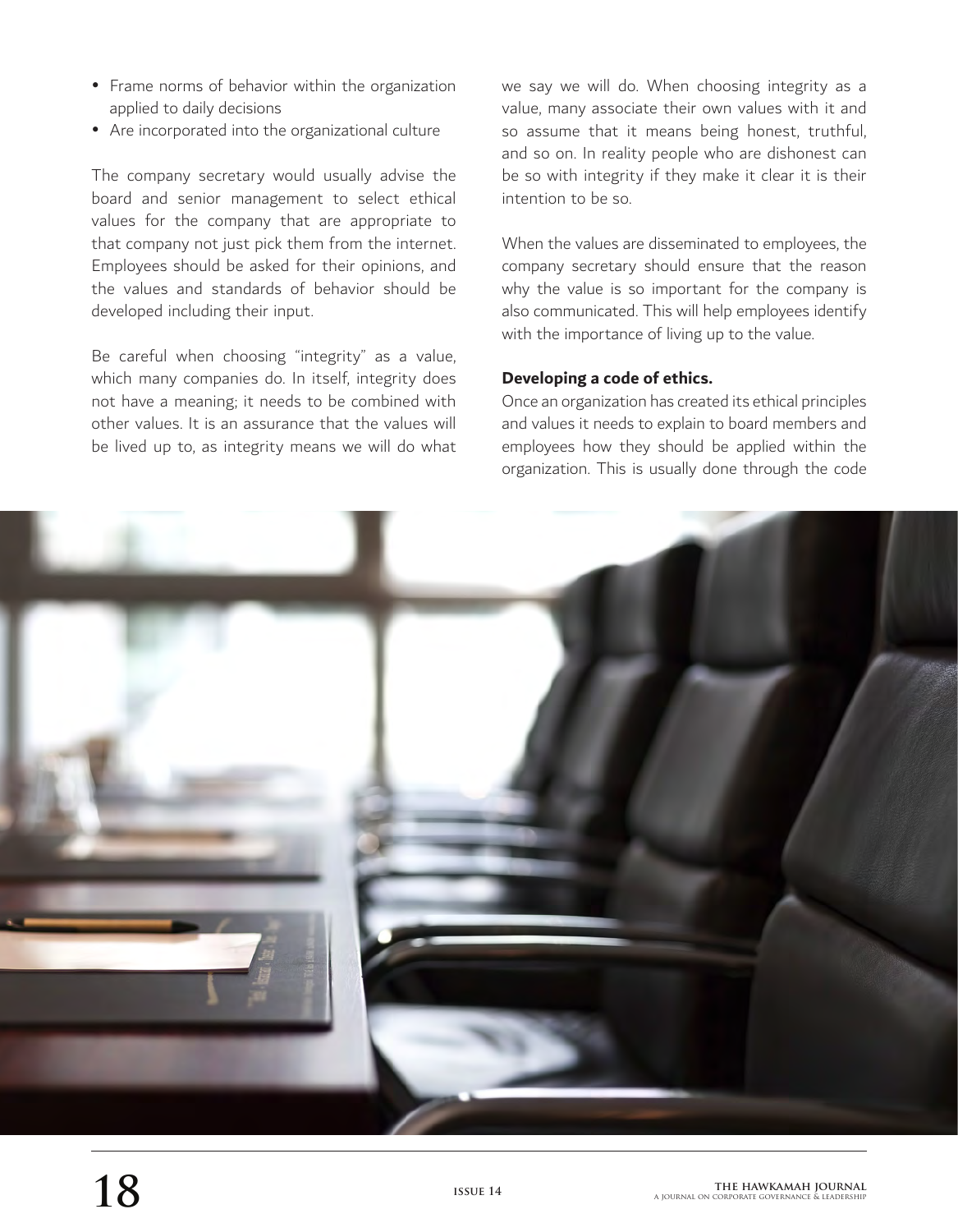of ethics or conduct.

The company secretary is often asked by the board to develop the code of ethics. When drafting the code of ethics, as with the company's values, the company secretary should avoid recommending the adoption of someone else's code. Every organization is different and has different ethical issues to deal with. Time should be taken to develop a code specifically for the organization.

Employees should be consulted on the draft code and feedback shared with the board before the board approves the code. The board may want to pilot the code for a few months to ensure that it is appropriate for the organization before finally approving it.

Once the code of ethics is approved by the board, the company secretary would normally work with the Human Resource function to roll out the code throughout the organization. This will include posters, workshops, and information on the organization's intranet site (if one exists).

Once the code is operational, the company secretary should work with the internal audit function to monitor compliance with the code. The board should have established a whistleblowing policy and procedure so that any breaches of the code can be reported to the board via the audit committee (if one exists). Breaches may require the code to be revised and the board may ask the company secretary to work on this. Amendments to the code should only be made when absolutely necessary, as constant changes will confuse employees.

## **Creating an ethical culture**

The recognition that ensuring that the right ethical culture is created within an organization is not new. Bob Bauman, the former CEO of SmithKline Beecham said, about ethical cultures in the late 1990's, 'Culture is an accepted way of doing things around a company. Every organization has a culture. A culture happens either by design or default, we are going to design ours.'

The Institute of Business Ethics (IBE) has issued a board briefing 'Culture Indicators: understanding corporate behaviors' to help boards with this task. The briefing, which was based on a study carried out by IBE into how boards are dealing with culture, includes the top 10 indicators used by respondent boards to monitor culture within their organizations. These are set out in Fig 2: Top ten culture indicators.

The company secretary has a role to play in assisting the board to establish and maintain an ethical culture by:

• Suggesting that discussions about corporate culture are on the board's agenda

| <b>Indicator</b>                 | Percentage of boards receiving information |
|----------------------------------|--------------------------------------------|
| Speak up and whistleblowing data | 100                                        |
| Results of employee surveys      | 88                                         |
| <b>Taxation Policy</b>           | 85                                         |
| <b>Diversity</b>                 | 85                                         |
| Regulatory infringements         | 85                                         |
| Health and safety record         | 77                                         |
| <b>Financial indicators</b>      | 76                                         |
| Customer satisfaction data       | 62                                         |
| Engagement with charities        | 58                                         |
| Code of ethics sign off rate     | 58                                         |

#### **Figure 2: Top ten culture indicators**